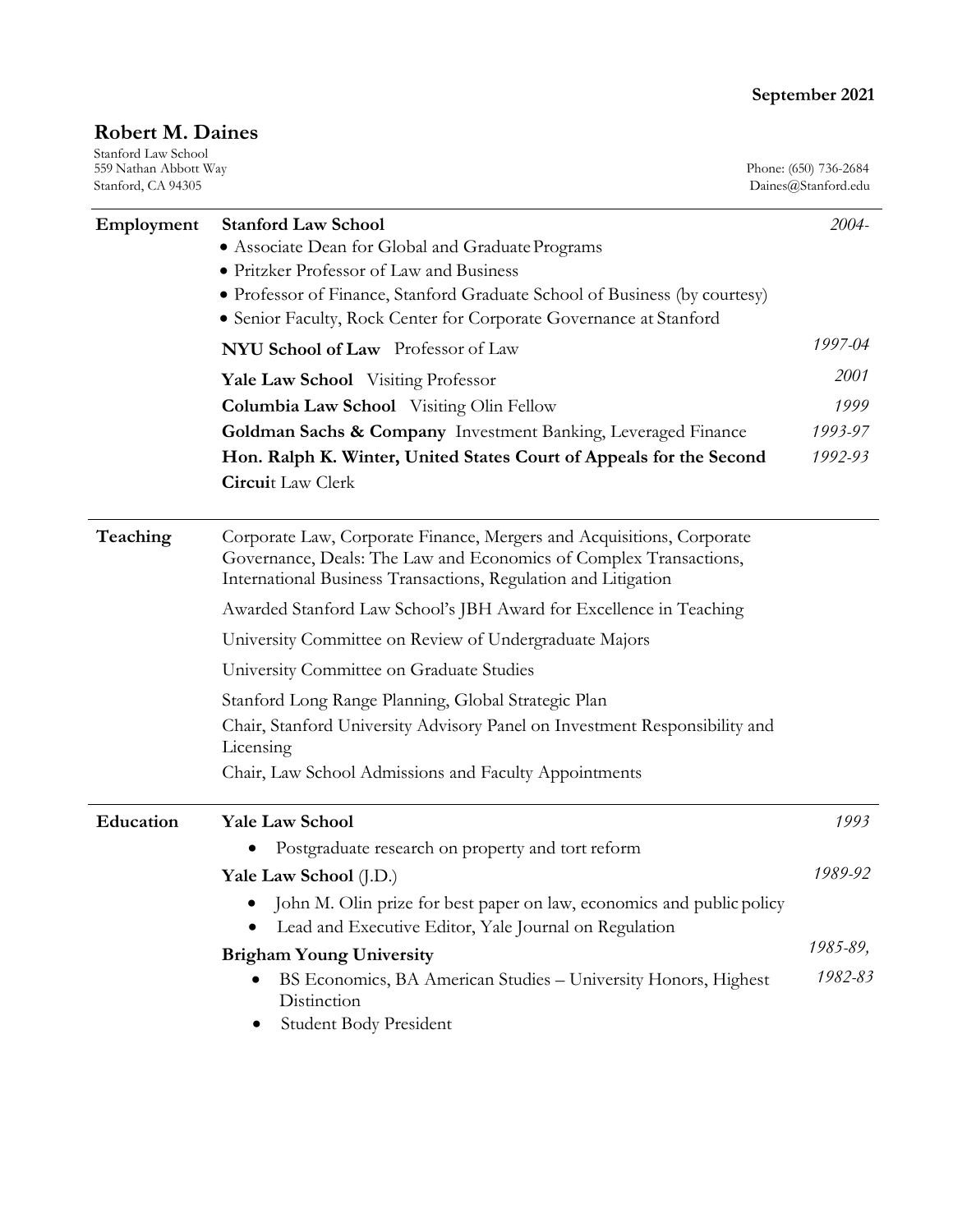### **Professional** Current or former:

- Member, NASDAQ Stock Market Review Council
- Chair of the Corporate and Securities Law section of the American Law and Economics Association
- Chair of the Law and Economics Section of the Association of American Law Schools
- Program Committee for Conference on Empirical Legal Scholarship

Referee for:

- Journal of Finance
- Journal of Financial Economics
- Journal of Law and Economics
- Journal of Law, Economics and Organization
- Financial Management
- Journal of Legal Studies
- American Law and Economics Review

#### **Research and Publications**

- 1. Sanjai Bhagat and Robert Daines, Recent Developments in Executive Compensation Research, Oxford Research Encyclopedia of Economics and Finance, (draft).
- 2. Robert Daines, Shelley Xin Li, and Charles C.Y. Wang, Can Staggered Boards Improve Value? Evidence from the Massachusetts Natural Experiment, Contemporary Accounting Research, (forthcoming 2021).
- 3. Robert Daines, Grant Richard McQueen and Robert J. Schonlau, Right on Schedule: CEO Option Grants and Opportunism, 53 Journal of Financial and Quantitative Analysis, (2018).
- 4. Robert Daines, Shelley Xin Li, and Charles C.Y. Wang, Can Staggered Boards Improve Value? Evidence from the Massachusetts Natural Experiment, (working paper) (September 2015).
- 5. Robert M. Daines and Olga Koumrian, Merger Lawsuits Yield High Costs and Questionable Benefits, New York Times Dealbook, (June 8, 2012).
- 6. Robert M. Daines and Tyler Shumway, Pornography and Divorce, (7th Annual Conference on Empirical Legal Studies Paper) (June 4,2012).
- 7. Robert M. Daines and Charles M. Jones, Truth or Consequences: MandatoryDisclosure and the Impact of the 1934 Act, (draft working paper) (May 2012).
- 8. Robert M. Daines and Olga Koumrian, Recent Developments in Shareholder Litigation Involving Mergers and Acquisitions. March 2012 Update, Cornerstone Research, (2012).
- 9. Robert M. Daines, Ian D. Gow and David F. Larcker, Rating the Ratings: How Good Are Commercial Governance Ratings?, 98 Journal of Financial Economics 439,(2010).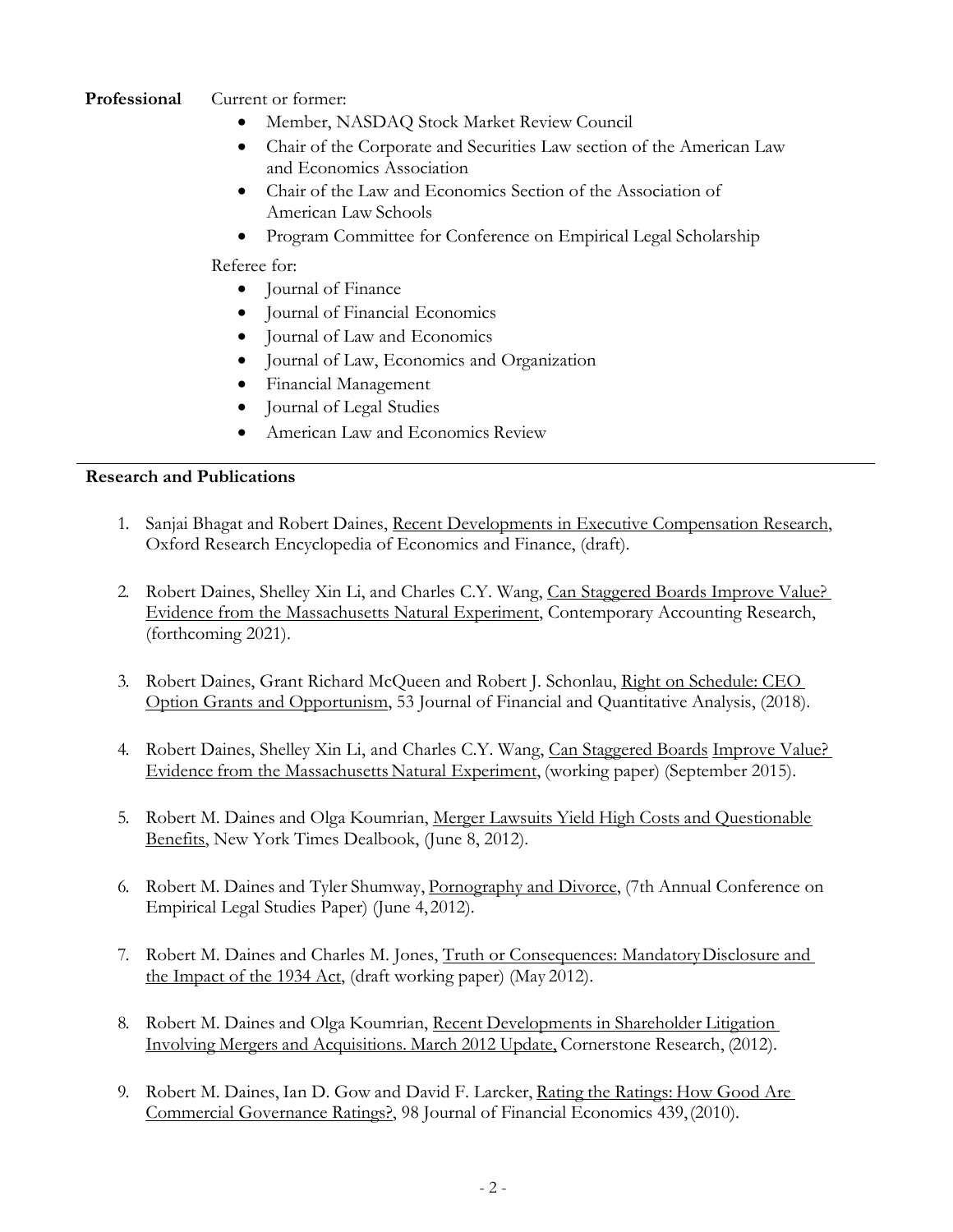- 10. Robert M. Daines and Charles Jones, Mandatory Disclosure, Information Asymmetryand Liquidity: The Effect of the 1934, (working paper)(2010).
- 11. Robert M. Daines and Michael Klausner, Economic Analysis of Corporate Law, in The New Palgrave Dictionary of Economics, Lawrence E. Blume & Stephen Durlauf, eds., New York: Macmillan, 2nd ed., (2008).
- 12. Robert M. Daines and Davina Drabkin, PeopleSoft Finally Accepts Oracle's Offer(B), Stanford: Stanford Graduate School of Business, (2006).
- 13. Robert M. Daines and Davina Drabkin, Oracle's Hostile Takeoverof PeopleSoft(A), Stanford: Stanford Graduate School of Business, (2006).
- 14. Robert M. Daines, The Good, the Bad, and the Lucky: CEO Pay and Skill, Stanford Lawyer, (Spring 2005), p. 41.
- 15. Robert M. Daines, Vinay B. Nair and Lewis A. Kornhauser, The Good, The Bad,And The Lucky: CEO Pay and Skill, University of Pennsylvania Institute for Law and Economics, Research Paper Series,(2005).
- 16. Robert M. Daines & Michael Klausner, Agents Protecting Agents: An Empirical Study of Takeover Defenses in Spinoffs, Stanford University Law School, (working paper) (December 16, 2004).
- 17. Robert M. Daines, Do classified boards affect firm value? Takeover defenses after the pill, (revise and resubmit, Journal of Financial and QuantitativeAnalysis).
- 18. Robert M. Daines, The Incorporation Choices of IPO Firms (Initial Public Offerings), 77 New York University Law Review 1559-1611, (2002).
- 19. Robert M. Daines, Does Delaware Law Improve Firm Value?, 62 Journal of Financial Economics 525-558, (2001) (*All Star Paper)*.
- 20. Robert M. Daines & Michael Klausner, Do IPO Charters Maximize Firm Value? Antitakeover Protection in IPOs, 17 Journal of Law, Economics, & Organization 83, (2001).
- 21. Robert M. Daines, Is There a Delaware Premium?, 21 Corporate Board 22-26, (May/June 2000).
- 22. Robert M. Daines & Scott Naatjes, Measuring Legal Change, (working paper) (1997).
- 23. Robert M. Daines & Jon Hanson, The Corporate Law Paradox: The Case for Restructuring Corporate Law (Book Review of The Economic Structure of Corporate Law, by Frank H. Easterbrook and Daniel R. Fischel, 102 Yale Law Journal 577-637, (1992).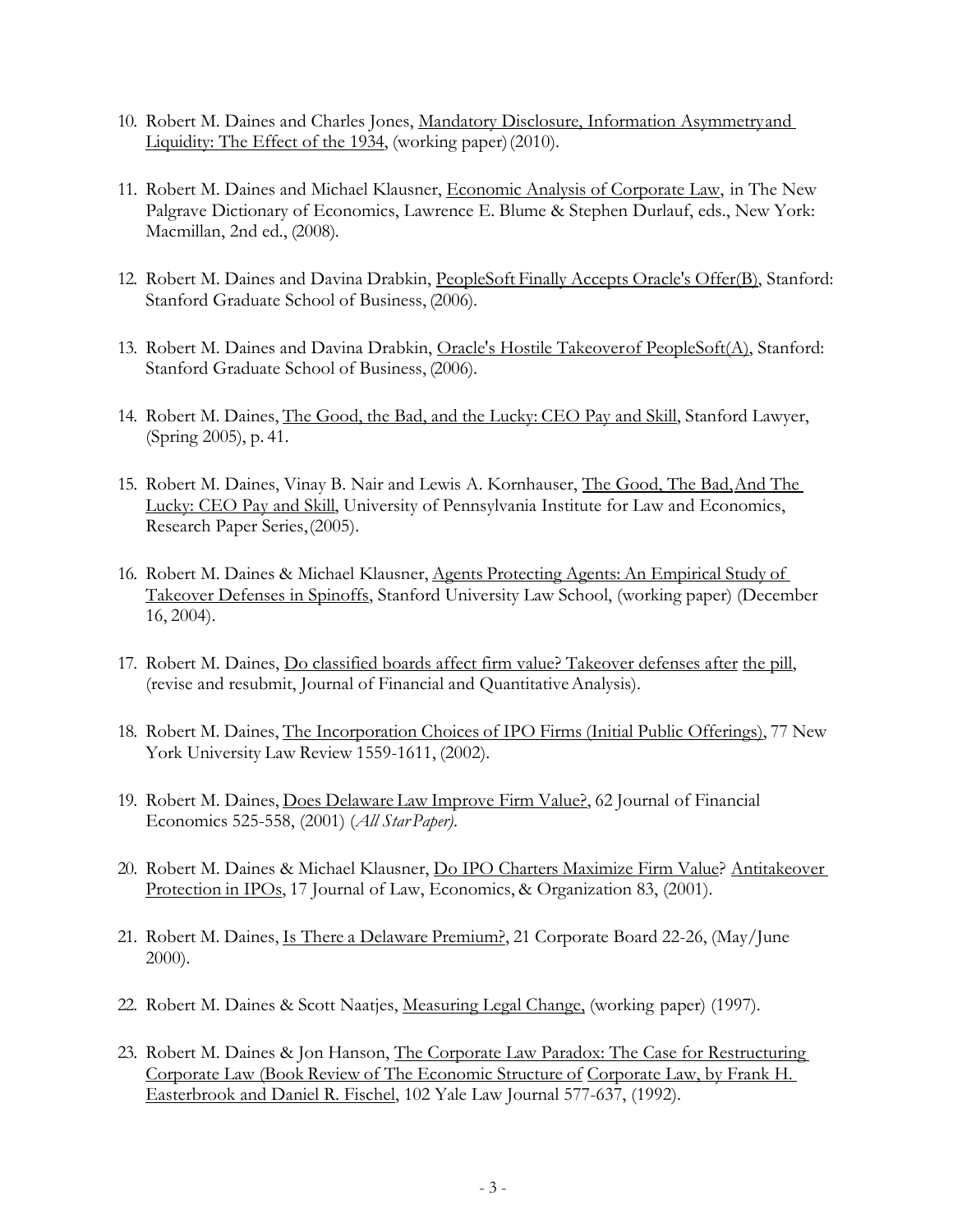#### **Expert Testimony**

Deposition in re The State of Washington v. StarKist Company; Dongwon Industries Co., Ltd; and Christopher Lischewski, Superior Court of Washington for King County, Case No. 20-2- 09491 SEA, (2021)

Remote Videoconference Deposition in re WeWork Litigation, In the Court of Chancery of the State of Delaware, C.A. No. 2020-0258-AGB, (2021)

Deposition in re Simon Property Group, Circuit Court for the Sixth Judicial Circuit for the State of Michigan, Oakland County, Case No. 2020-181675-CB, (2020)

Confidential Remote Videotaped Deposition in re Willis Towers Watson Plc Proxy Litigation, United States District Court, Eastern District of Virginia, Alexandria Division, Civil No. 1:17-cv-01388-AJT-JFA, (2020)

Expert Declaration in Support of the Special Committee's Opposition to The We Company's Motion for Leave to Dismiss the Complaint Pursuant to Court of Chancery Rule 41(a) in re The WE Company v. SoftBank Group Corp. and SoftBank Vision Fund (AIV M1)L.P., a Delaware limited partnership, In the Court of Chancery of the State of Delaware, Case No. 2020-0258-AGB (2020)

Deposition in re Packaged Seafood Products Antitrust Litigation, United States District Court for the Southern District of California, Case No. 15-MD-2670 JLS MDD, (2019)

Deposition in re Payment Card Interchange, United States District Court Eastern District of New York, Master File No. 1:05-MD-1720-JG-JO, (2019)

Deposition in re Newport Corporation Shareholder Litigation, Eighth Judicial District Court for the State of Nevada in and for the County of Clark, Lead Case No. A-16-733154-C, (2019)

Deposition in re Syngenta AG MIR162 Corn Litigation (Louis Dreyfus Company Grains Merchandising LLC v. Syngenta AG, No. 2:16-cv-02788-JWL-JPO), United States District Court for the District of Kansas, Master File No. 2:14-MD-02591-JWL-JPO, MDL No. 2591, (2019)

Expert Declaration and Supplemental Declaration in re: Kalman Isaacs, et al. v. Elon Musk and Tesla, Inc., United States District Court for the Northern District of California, Case No. 3:18 cv-04865-EMC, (2018)

Deposition in re Syngenta AG MIR162 Corn Litigation, United States District Court for the District of Kansas, Master File No. 2:14-MD-02591-JWL-JPO, MDL No. 2591, (2017)

Deposition in re Allergan, Inc. Proxy Violation Securities Litigation, United States District Court, Central District of California, Southern District, Case No. 8:14-cv-2004-DOC (ANx), (2017)

Deposition in re Robert Englehart, et al., v. Charles M. Brown, et al., Superior Court for the State of Washington in and for King County, Case No. 13-2-33726-6 KNT, (2016)

Deposition in re Monster LLC v. Beats Electronics LLC, et al., Superior Court for the State of California, County of Los Angeles, Case No. BC595235, (2016)